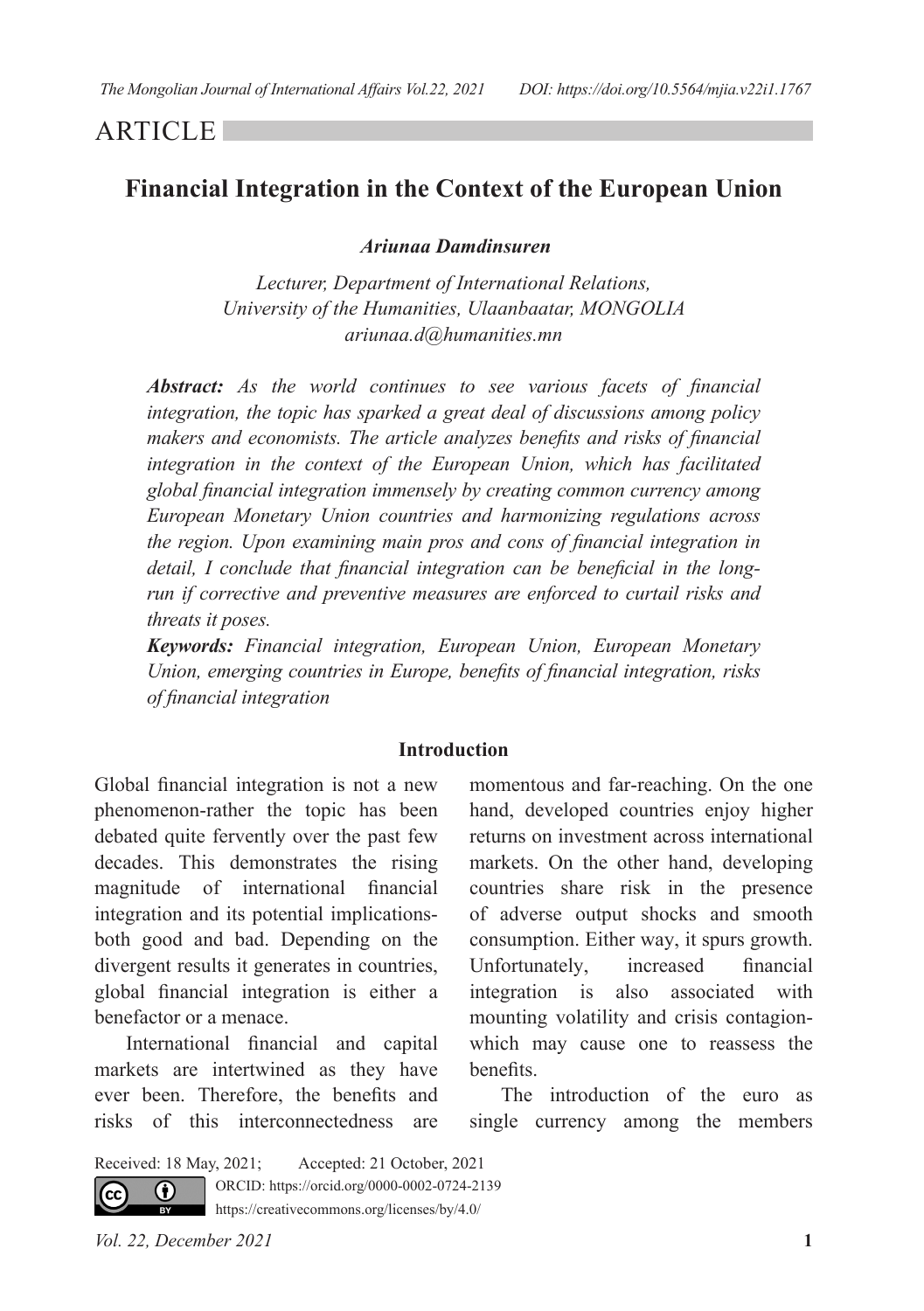of the Economic and Monetary Union (EMU) has brought European financial integration to an unprecedented level. The elimination of currency risk has curtailed uncertainty, spurring investment opportunities across the EU<sup>1</sup>. Emerging markets in the EU have become an investment hub, reaping the benefits of financial integration. The risks have been exposed succinctly with the propagation of U.S financial crisis in Europe in 2007- 2008, affecting emerging and transition economies deeper.

## **Benefits of Financial Integration**

Financial integration is beneficial to both foreign investors and the host country. On integrated financial and capital markets, foreign investors enjoy a wider range of investment opportunities and greater risk adjusted rates of return. For developing economies, increased financial integration has growth

implications with a range of benefits including risk sharing in the presence of adverse shocks, improved financial infrastructure via penetration of foreign financial institutions, and growthenhancing capital inflows.

## **Risk Sharing Among emu Countries**

Integrated financial and capital markets facilitate cross-country income and consumption risk sharing<sup>2</sup>. The EU has seen an increase in consumption risk sharing since 1990 (ECB, 2016). The foundation of the European Monetary Union (EMU) and the introduction of the euro as single currency in 1999 have brought financial integration and thereby risk sharing in the region to an unprecedented level.

The creation of the EMU eliminated currency  $risk^3$  and rendered financial markets more transparent, ensuring a higher degree of regional and international financial integration. E.



Sources: Eurostat, IMF, World Economic Outlook; and IMF Staff calculations Note: Advanced=Austria, Belgium, Denmark, Greece, Finland, France, Germany, Ireland, Italy, Netherlands, Norway, Portugal, Slovenia, Spain, Sweden, Switzerland, and the United King

1 See Maastricht Treaty—effective since 1993

<sup>2</sup> Obstfeld and Taylor (2004) refer to the growth and risk sharing benefits of financial integration as development finance and diversification finance".(risk sharing portfolio allocation)

<sup>3</sup> See "Home bias puzzle", which describes investors' tendency to invest in a large amount of domestic assets, rather than investing in foreign equities. (Equity market under EMU)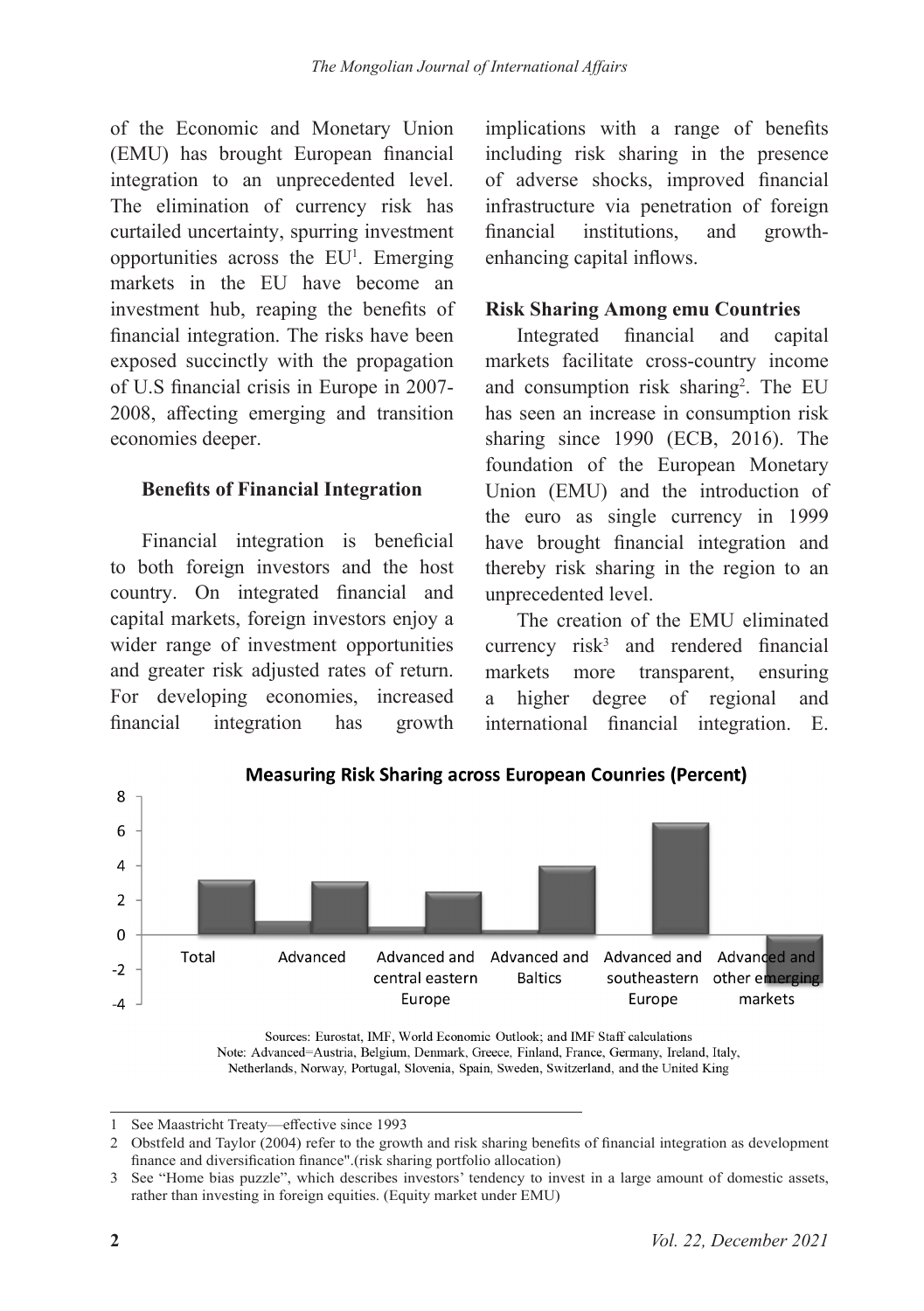Sørensen and Yosha (2007) established a significant correlation between financial integration and risk sharing in their empirical results, in which financial integration was measured by the ratio of foreign assets to GDP. Risk is shared among member countries of the EMU via cross-country foreign assets and liabilities. However, as asset returns in EMU countries converge, the level of risk sharing attained per euro invested abroad sinks. Thus, investments in non-EMU countries may nourish more risk sharing.

## **Risk Sharing Mechanisms**

#### **Fiscal institutions:**

Inter-country income insurance is promoted via tax transfers. Through tax cuts, individuals and governments receive more transfers during economic downturns.

#### **Market channels:**

Income is insured via crossownership of productive assets<sup>4</sup> in a developed capital market. Income in one country oscillates with output in other countries, for example, if pension or mutual funds in one country are invested internationally.

## **Domestic Financial Efficiency and Economic Growth**

Financial development may serve as a catalyst for economic growth, while economic expansion may foster efficiency on financial markets. European financial integration has furthered financial development of the member countries by introducing common financial rules and regulations and instigating innovations in technology. Well- functioning financial markets enable more efficient allocation of resources and a higher degree of resiliency to shocks.

The creation of the EMU and thereby the abolition of currency risk have magnified the incentive of both EMU and non-EMU economies to participate in a larger unified market and embrace increased financial integration. In that regard, the benefits of financial integration are manifold. *First*, externally resident banks acquire a competitive advantage in an integrated inter-bank market. *Second*, domestic non-banks including large firms enjoy reduced cost of capital and extended financial services by virtue of enhanced domestic financial competition. Extended financial options result from improved quality, pricing and availability of banking services.

Foreign bank entry<sup>5</sup> renders domestic financial markets more efficient via several divergent channels. *Firstly*, foreign banks introduce new and better skills, management techniques, training procedures, technology and innovative financial products to the financial sector of the economy. *Secondly*, domestic banks are compelled to slash excess overhead expenses and accept lower

<sup>4</sup> Atanas Christev & Jacquez Melitz (2013) suggest that EMU smoothes consumption through the promotion of tradability of goods, capital in particular, the encouragement of price competition, and contestable home markets, not through typical means of cross- border asset ownership. (See EMU, EU, Market Integration and Consumption Smoothing)

<sup>5</sup> There are also potential threats that arise from foreign bank entry, which will not be discussed in this article. For instance, risks include erosion of local banks' rents, credit rationing to small firms, and merging of local banks.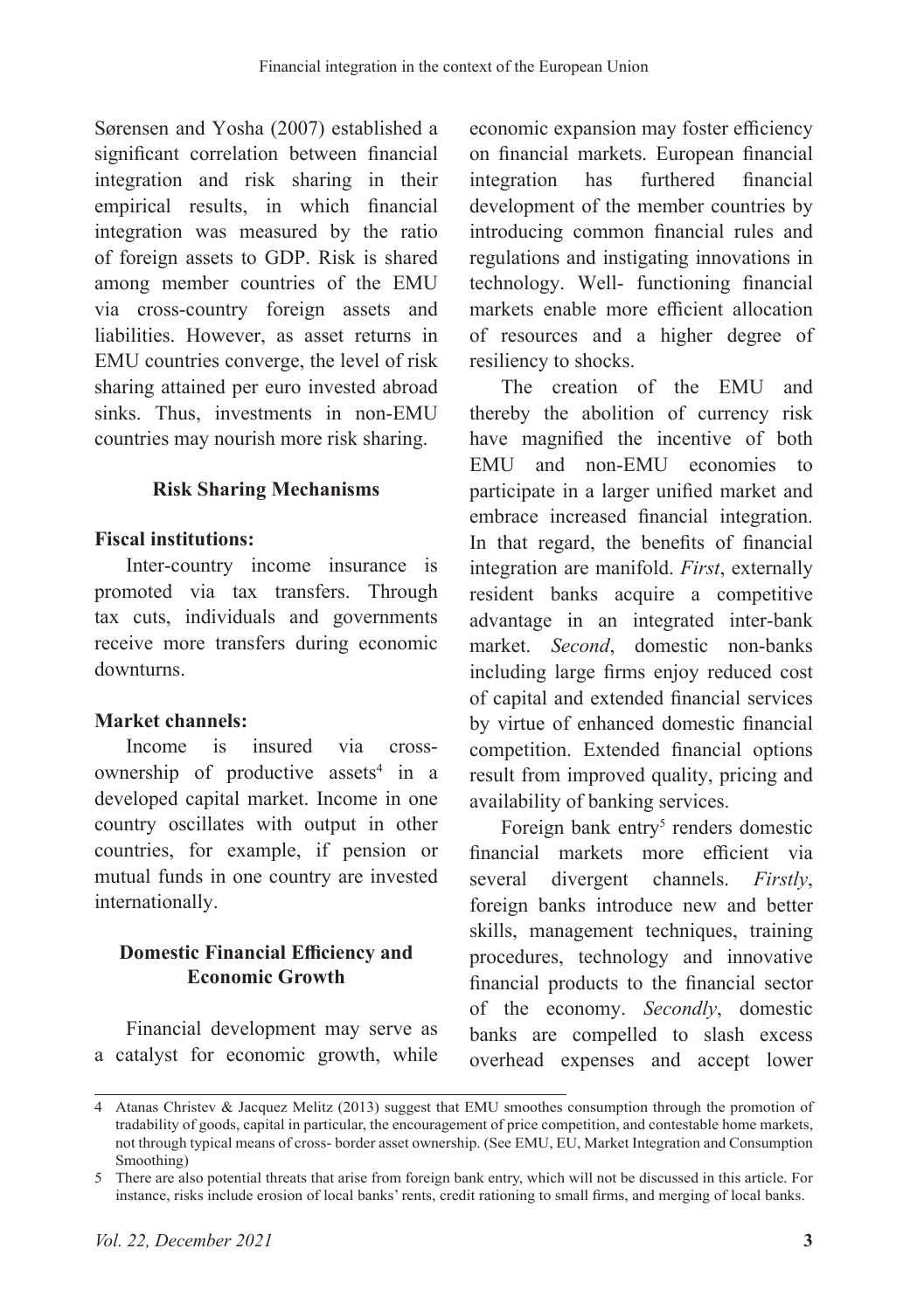profits due to mounting competitiveness. *Thirdly*, better-functioning credit rating agencies and accounting and auditing firms flourish as the demand for reliable information surges. Lastly, the expansion of the banking sector calls for greater supervision and regulations to produce utmost benefits. In that respect, it should be noted that the share of foreign banks in domestic banking activities does not play a role: the mere presence of foreign banks boosts domestic banking performance.

Weill (2009) investigated the convergence in banking efficiency for European countries between1994-1995 and found an improvement in cost efficiency for all EU countries. However, cross-country differences in cost efficiency still persist because of countryspecific aspects of banking technology including banking regulations and the managerial strategies for information technology. The new members of Central and Eastern Europe (CEE) experienced massive foreign bank entry as they transitioned from a centrally planned economy to a market economy and privatized the banking sector. The empirical results of Ralph de Haas and Iman van Lelyveld (2005) on CEEC suggest that foreign banks stabilize the economy by maintaining a stable credit base during economic downturns, whereas domestic banks shrink their credit base. As a consequence, risks of substantial spillover may be evaded to a certain extent via the presence of foreign banks in the financial system.

## **Capital Inflows and Economic Growththe Case of Emerging Europe**

The single market for capital and the launch of a common currency are the hallmarks of European integration. In the absence of exchange rate risk, capital is free to flow, engendering broader investment opportunities for developed western economies. As a consequence of capital influx, emerging markets in the EU are provided with the wherewithal to drive up GDP growth. The accession to the EU warranted CEEC-s economic and political stability and thereby increased investment. Moreover, capital influx provides transition economies with a conduit for new technology, management know-how and business networks. In return for all these benefits, the transition economies had to speed up their liberalization and embark on financial and institutional reforms ordained by the higher institutions of the EU.

According to standard economic theory, international capital markets trigger capital flows from capitalabundant countries to capital scarce countries, setting off convergence. In the neo-classical theory, all growth effects of financial globalization are generated by capital flows. However, the neoclassical framework does not specify the composition of capital flows. The structure of capital flows comprises foreign direct investment (FDI), foreign portfolio investment, foreign derivatives and loans and deposits.

Investment abroad incurs information costs for foreign investors. The Pecking Order of Razin et al. hierarchically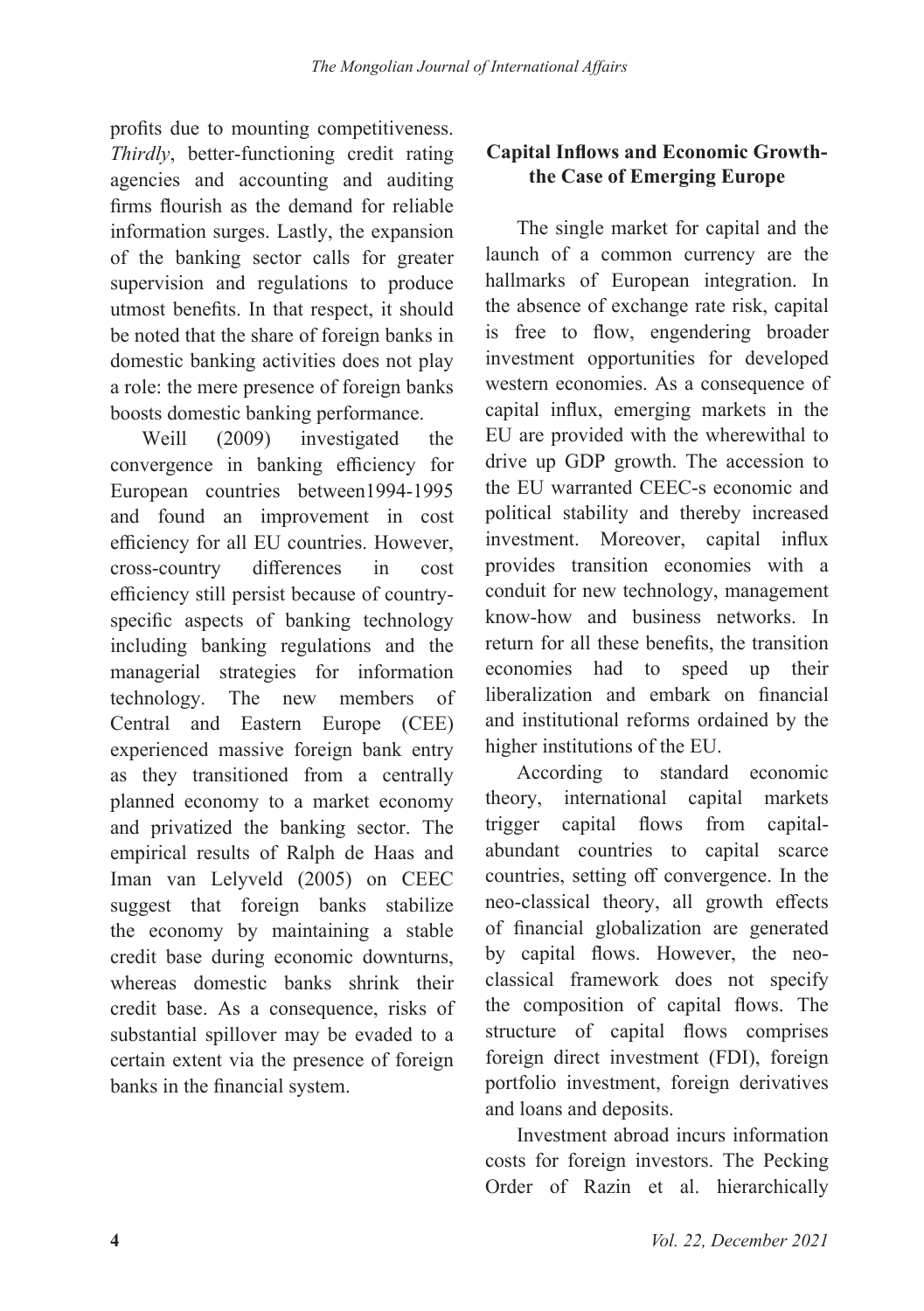classifies capital flows as debt and equity portfolio as well as foreign direct investment in terms of information asymmetries. FDI enables a transfer of know-how and thereby is essential for foreign investors to overcome information asymmetries. Therefore, FDI predominates foreign portfolio investment in developing countries. Although Pecking Order excludes bank loans, Bolton and Freixas (2000) and Hull and Tesar (2001) stress the roles of bank loans in the early stage of economic development. Information asymmetries are mitigated over time, adjusting the capital structure of the economy and instigating convergence.

The EU promises better prospects for its new members in terms of investment<sup>6</sup>. Buch and Piazolo (2001) conclude that EU membership impacts cross-border-

capital and trade flows positively and triggers changes in capital structure. The underlying reasons are less uncertainty and diminished information costs for cross-border investment due to massive institutional reforms. Therefore, transition economies have become a hub for investment, assuring higher returns for investors based on favorable business and legal environments.

CEEC have embraced transition into a market economy and financial integration on their part to finance domestic investment with foreign savings. CEEC underwent an extensive degree of capital account liberalization and eradicated entry barriers for foreign financial institutions. Furthermore, they not only welcomed longer-term capital by establishing full current account convertibility, but also opened up to

| Column1        | <b>EMU</b> | <b>United</b><br>Kingdom | <b>United</b><br><b>States</b> | <b>Denmark</b> | <b>Sweden</b> | <b>Switzerland</b> | <b>CEEC</b> |
|----------------|------------|--------------------------|--------------------------------|----------------|---------------|--------------------|-------------|
| Bulgaria       | 87.0       | 5.3                      | 5.7                            | 1.0            |               |                    | 1.0         |
| Croatia        | 81.4       |                          | 1.8                            | 1.1            |               | 2.7                | 13.0        |
| Czech Republic | 82.3       | 5.3                      | 4.3                            | 1.0            | 1.9           | 4.4                | 0.9         |
| Estonia        | 47.4       | 0.7                      | 1.5                            | 3.4            | 46.1          |                    | 0.8         |
| Hungary        | 79.2       | 7.3                      | 8.1                            | 0.7            | 2.3           | 1.5                | 1.0         |
| Latvia         | 25.7       | 1.1                      | $-0.6$                         | 15.7           | 44.6          |                    | 13.5        |
| Lithuania      | 23.5       | 0.5                      | 2.8                            | 34.7           | 24.5          |                    | 14.0        |
| Poland         | 73.1       | 7.4                      | 9.3                            | 2.9            | 3.8           | 3.1                | 0.3         |
| Romania        | 89.4       | 1.3                      | 7.7                            | 0.4            |               |                    | 1.1         |
| Slovakia       | 83.5       |                          | 8.6                            | 0.7            |               | 1.4                | 5.8         |
| Slovenia       | 95.5       |                          | 1.6                            | 0.0            |               |                    | 3.0         |

*Table 1.1: Central and Eastern European Countries: Foreign Direct Investment Sources*

NOTE: Importance of selected countries as sources of FDI stocks in the Central and Eastern European Countries for 2002. EMU is the European Monetary Union. Source: Lane and Milesti-Ferretti, IMF, 2006

<sup>6</sup> Buch (1999) suggests that the accession to the EU will impact capital flows into CEEC qualitatively, rather than quantitatively.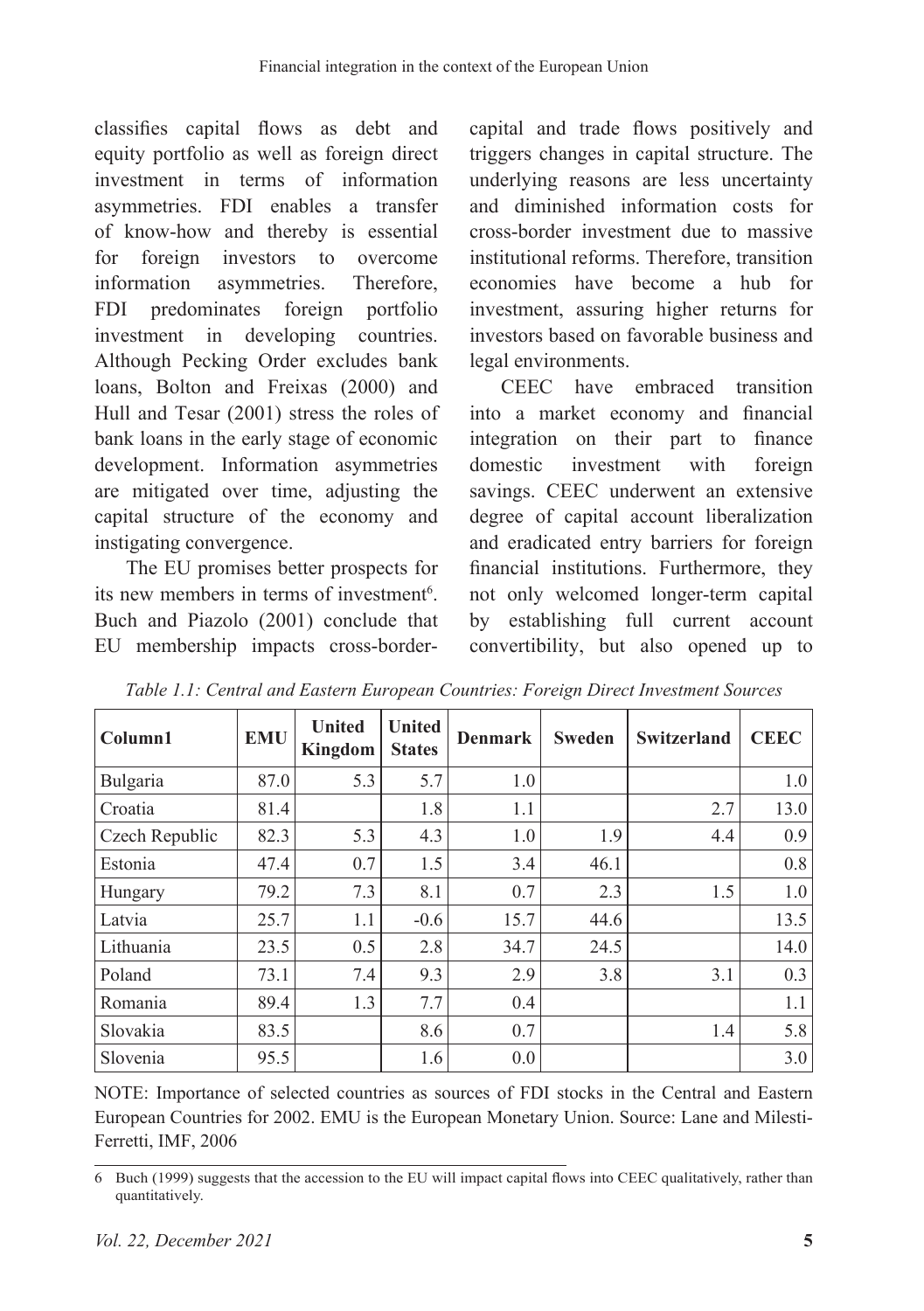short-term portfolio capital to a lesser extent. This reform progression, higher convergence, and reserve ranges appealed to developed economies for investment. Among those transition economies, a varying level of investment has been registered.

The countries that undertook reform faster and were characterized by initial conducive environment have successfully drawn foreign investment. On the contrary, countries that sluggishly responded to the institutional reform performed poorly in attracting investment. In addition, unit labor costs, host and source country size, and proximity are also crucial in driving investment into the transition economies and spurring growth.

The Czech Republic, Estonia, and Hungary were the best performers, attaining the highest level of capital inflows in the region, with Poland following suit. Estonia liberalized all its capital account as early as in 1994. Net capital inflows into these countries considerably surpassed 5 percent of the GDP. Moreover, midand long-term financial credits have been relaxed enormously in the Czech Republic, Hungary, and Poland, reaching 50 percent of their potential. On the contrary, Slovenia lagged quite behind in terms of liberalization, imposing reserve requirements on inflows of financial credits and enforcing official authorization on capital outflows. In the east, Bulgaria and Romania were sluggish in adjusting regulations and thereby

pulled the least investment among their peers up to the beginning of 2000. Thus, it can be concluded that the countries that liberalized their capital accounts earlier and transitioned faster into the market economy were able attract more foreign investment upon joining the EU in 2004 and 2007.

## **Risks of Financial Integration**

Starting from the 1980s, developing countries especially in East Asia and Latin America enforced large-scale financial and capital market liberalization as part of trade agreements with industrial nations such as the U.S. In the late 1990s, a wave of crises<sup>7</sup> swept through these developing countries, causing an enormous decline in output level and a surging unemployment rate. Prominent economists such as Joseph Stiglitz attribute the roots of these crises<sup>8</sup> to the extensive abolition of capital restrictions and financial liberalization undertaken by developing countries. This implies that there are also enormous risks associated with financial integration that can ignite recessions and instability.

## **Financial Crisis Contagion**

The outbreak of the U.S subprime mortgage crisis in 2007 impacted the entire international financial system. The scale and scope of the crisis rivaled the Great Depression of the 1930s. The collapse of the housing market in the U.S culminated in the bankruptcy

<sup>7</sup> Demirgüç-Kunt and Detragiache (1999) found that the probability of banking crises is higher in liberalized financial systems.

<sup>8</sup> Frankel and Rose (1996) argue that foreign interest rates are crucial in determining the probability of financial crises in developing countries.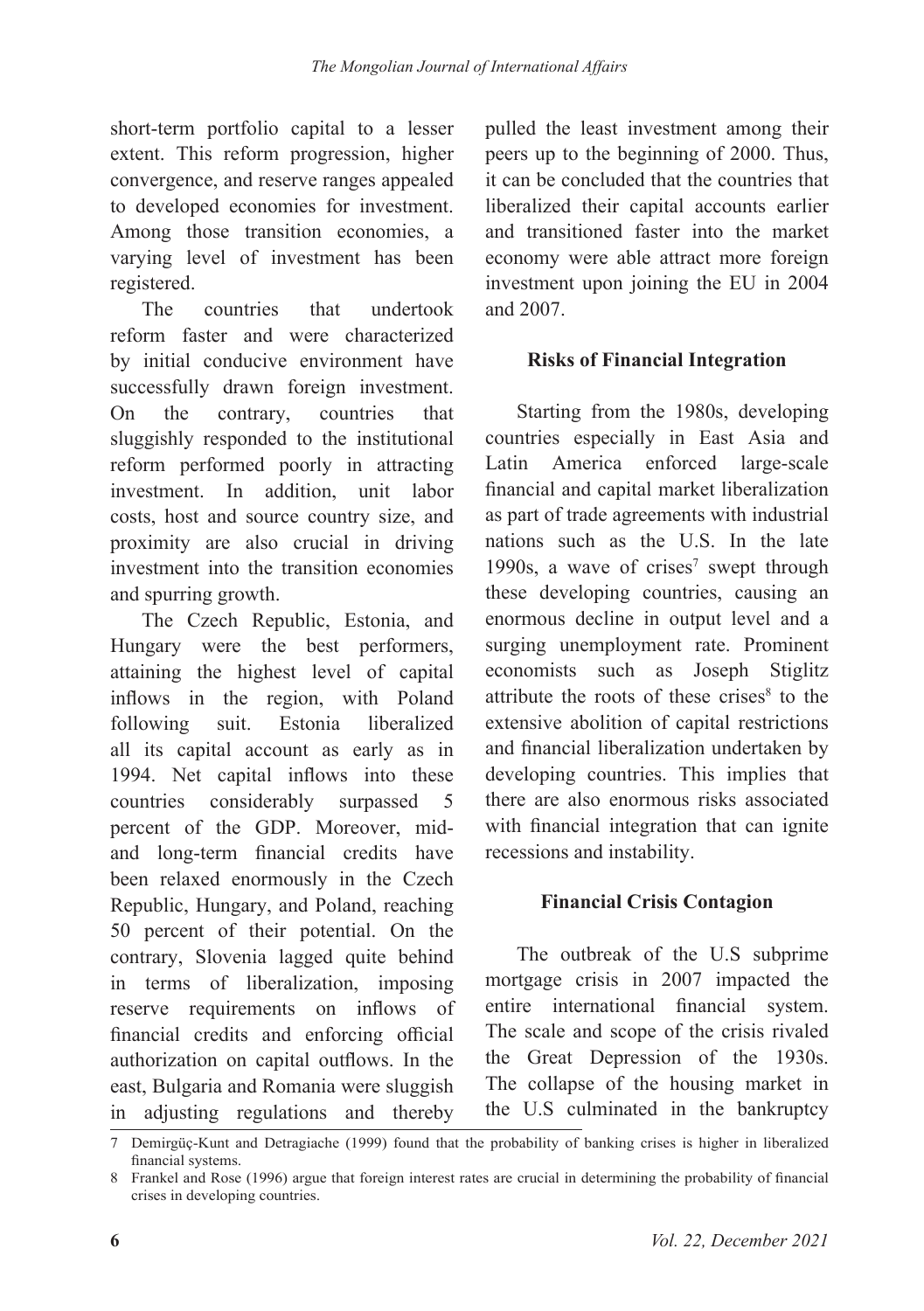of Lehman Brothers, a sprawling investment bank, denying the rampant notion that megabanks are "too big to fail". The effects of the crisis soon rippled through Europe, evolving into a sovereign debt crisis. The financial interconnectedness revealed domino effects of crisis contagion, evaporating the confidence and trust in the global financial system. The causes of a crisis are numerous. *Firstly*, macroeconomic shocks or volatility in commodity prices may result in a crisis, causing immense fluctuations in capital flows and asset prices. *Secondly*, local shocks via trade links and competitive devaluations can affect other economies, and trigger speculative attacks and thereby a crisis. A shock that broke out in only a particular region or sector can expand into the entire economy. Therefore, a crisis can be contagious.

Einchengreen et al (1996) defined  $contagion$  broadly<sup>9</sup> as the rising probability of a crisis at home when there is a crisis elsewhere. When a crisis propagates, exchange rates, stock prices, sovereign spreads and capital flows fluctuate heavily from one country to another. Irrespective of underlying economic fundamentals, a crisis may affect countries with sound fundamentals or weak fundamentals. *The contagion is the spillover effects (or the crosscountry co-movement) not related to economic fundamentals (Masson, 1999).* There are three key channels that transmit a crisis: real links, financial links and herding behavior. *First of all*, real links are largely defined by trade

and FDI. When two countries partner in trade and compete for FDI on the international capital market, then the currency devaluation in one country undermines the price competitiveness of the other country. As a result, other trade partners are also forced to devalue their currency, and the shock spreads. *Secondly*, financial links associate the financial interconnectedness of different countries via diversification of financial portfolios. To hedge against risk, international investors start to engage in extensive selling of assets in the third countries when a crisis erupts in one country. As a result, the crisis takes its toll on the third countries where the crisis was not originated, instigating a downward spiral of falling asset values. *Lastly*, herding behavior <sup>10</sup>or panic diffuses the shock through asymmetric information. As discussed in the previous section, information is costly for foreign investors. Thus, investors in one country start reacting to external shocks based on how other markets are reacting due to lack of information. These panics concern markets of both developed and developing countries. Herding behavior is common among the investors in developed countries as developing countries are a terra incognita in terms of investment.

There are two distinct hypotheses on contagion. *Firstly*, the "globalization hypothesis" suggests that trade and financial links disperse shocks. The countries that are heavily integrated into the international financial and capital market are more heavily prone

<sup>9</sup> Contagion can be understood as cross-country spillover effects.

<sup>10</sup> Herding behavior is associated with multiple equilibria.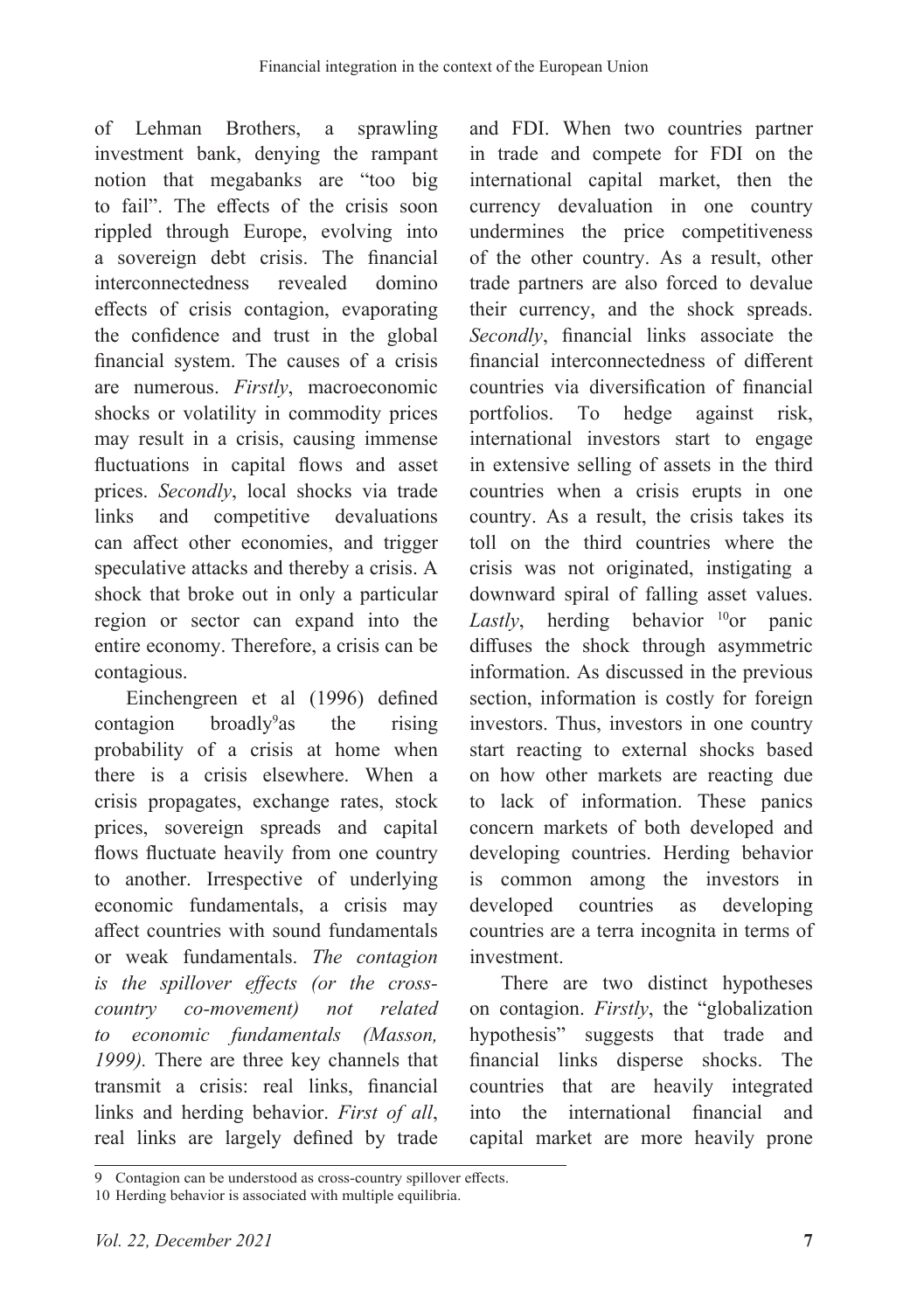to shocks. This type of contagion is rooted in macroeconomic fundamentals. *Secondly*, the "wake-up call hypothesis" ascribes the contagion to the behavior of investors and other financial agents. Namely, investors deduct information about vulnerability of other international markets from a crisis<sup>11</sup> erupted in one country. Irrespective of fundaments, the crisis disseminates to other economies. These "irrational" spillovers comprise financial panics, herding, loss of confidence and increased risk aversion.

Financial institutions can be at the core of crisis contagion. According to the "common creditor argument", when a country is financially tied to the crisis epicenter through a major bank lender, the crisis propagates quickly through that link. Moreover, mutual funds aggravate the volatility of asset prices and thereby the contagion by selling assets in one country when prices plummet in another.

Empirically, contagion is defined by the following factors: (i) unexplained correlations, (ii) contagious news, (iii) increasing probabilities, and (iv) clustering of extreme returns. In real life, the adversities of a crisis are translated into multiple turbulent phenomena such as significant fluctuations in credit volume and asset prices; interruption of financial intermediation and the supply of external financing; severe balance sheet problems and government supports such as liquidity interjection and recapitalization.

The consequences of a financial crisis are both dire and costly. A financial crisis not only causes a recession, but

also exacerbates it to a great extent. The real economy suffers immensely as consumption, investment, industrial production, employment, export and imports plummet, undermining the welfare of the country. Characterized by weak domestic demand and heavy contraction in credits, the economy struggles several years before it can attain its pre-crisis level of macroeconomic aggregates. Moreover, fiscal outcomes of the economy are severe following a financial crisis as gross fiscal outlays and net fiscal costs of resolving financial distress and restructuring the financial sector are massive. The economic growth diminishes heavily as the credit supply breaks off and liquidity dries up, culminating in economic contraction.

## **Destabilizing Mechanisms of Capital Flows**

As discussed in the previous sections, many developing countries were able to reap the benefits of financial integration and experienced higher growth rates through several indirect channels. However, there appears to be a poor direct relationship between financial integration and economic growth. Moreover, empirical results suggest a significant correlation between financial integration and macroeconomic volatility. The studies of Eswar S. Prasad and Kenneth Rogoff (2007) conclude that consumption may have become even more volatile in emerging markets as a result of low to moderate levels.

Capital inflows are systematically

<sup>11</sup> When foreign banks call loans and contract credit lines, the original crisis gets worse.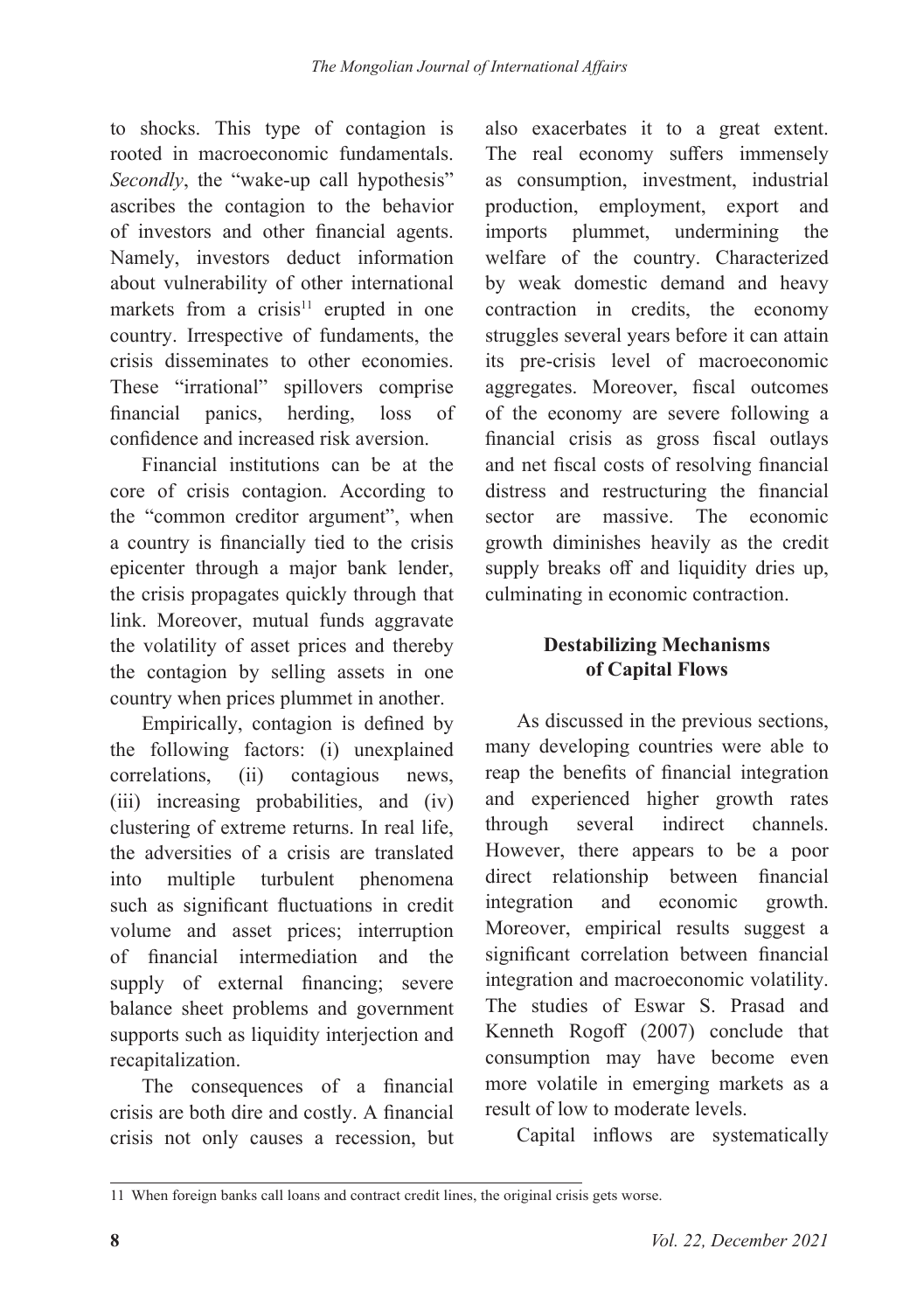destabilizing after vast liberalization $12$ . This feature is associated with  $exceptional$  pro-cyclicality<sup>13</sup> in developing countries. When economic conditions are good, capital flows into the country, fueling economic growth and increasing employment, while capital rushes out when the economic circumstance deteriorates or when investors' perceptions of risks alter. During the boom cycle, foreign investment pours into the country, while it flees when the bust  $cycle<sup>14</sup> sets in,$ which is called "capital flight".

As evidenced by a number of financial crises in the last century, macroeconomic policies behave highly pro-cyclically in times of instability. When the economy starts to shrink, budget deficits are cut and interest rates are lifted, aggravating the contraction of economic activities. Moreover, exchange rates, interest rates, domestic credit and asset prices oscillate largely, instigating changes in investment and savings decisions. *"Even if international capital flows do not trigger excess volatility in domestic financial markets, it is still true that large capital inflows can spark off inflation in the presence of a fixed exchange rate system"* (Kaminsky, 2007). As a result, the competitiveness of a country may be undermined as exchange rate appreciates due to distortions in relative prices.

from markets for goods and services in terms of fundamental asymmetry. While asymmetries on the ordinary markets can be managed in a relatively efficient and predictable manner, imperfections on the capital markets are non-trivial, which can have dire economic consequences. Moreover, international capital markets are plagued with information asymmetries ensuing from geographical and cultural differences. Cross-border contract enforcement also affects information imperfections. As Rodrik (1998) put it, asymmetric information fuels moral hazard inducing excessive financing of risky projects. Even worse, asymmetric herding behavior prompts severe volatility and contagion effects, resulting in excessive fluctuations in asset prices and frequent crises<sup>15</sup>.

The composition of capital pouring into a country plays a crucial role. Shortterm speculative capital inflows are more volatile than long-term investments. While FDI is beneficial for long-run growth transferring technology and boosting capital stock of the country, short-term arbitrage seeking capital inflow may destabilize the financial system. Short-term commercial credits are non-volatile, whereas speculative capital inflows are subject to interest rate differentials, exchange rate expectations, and country risk assessments for the short-run. Although, FDI is the largest component of capital flowing into

Financial and capital markets differ

<sup>12</sup> Tornell and Westerman (2002) demonstrate that many emerging markets experienced twin crises due to lending booms that occurred after vast liberalizing of financial markets.

<sup>13</sup> Kaminsky Reinhart, and Vegh (2004) suggest that developing countries are characterized by pro- cyclical macropolicies, whereas developed countries tend to have countercyclical macropolicies.

<sup>14</sup> See the endogenous unstable dynamics put forward by Minsky (1982). He argues that market agents take risks excessively in financial booms, which leads to crises.

<sup>15</sup> See the endogenous unstable dynamics put forward by Minsky (1982). He argues that market agents take risks excessively in financial booms, which leads to crises .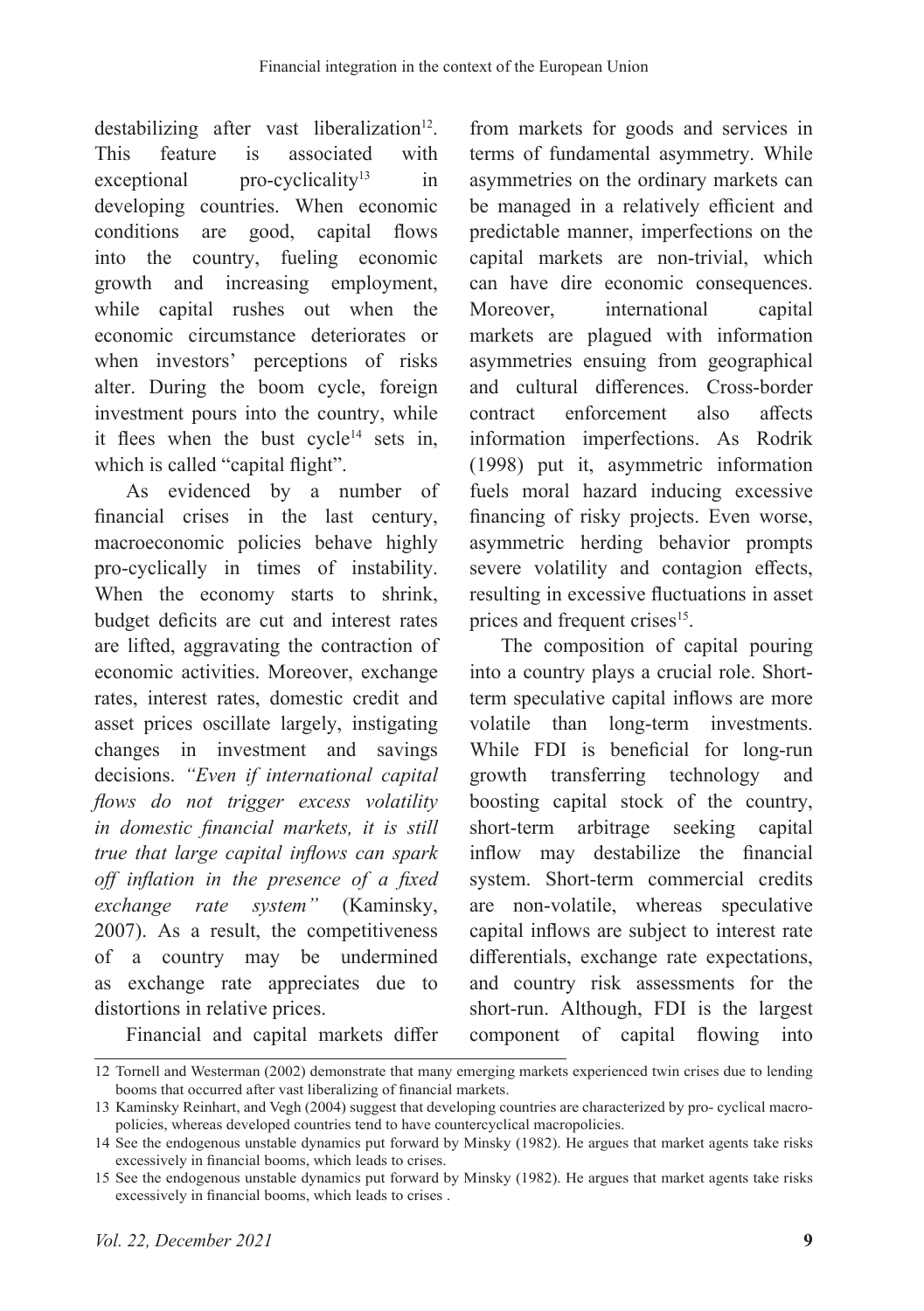emerging markets, the effects of shortterm capital flows are non- negligible.

Last but not least, capital inflow causes misallocation of external resources on the international capital market. As countries vary in terms of risk, capital is liable to concentrate in a few emerging markets that may render higher marginal returns. As a result, other developing countries may be deprived of foreign investment to nurture domestic growth through the mechanism of risk sharing.

# *The case of CEEC: Complications caused by the risks of capital flows*

The burgeoning period of global capital account liberalization came with an aftermath of economic collapses in emerging markets. The CEEC-s were not unscathed by the rampant crises owing to underlying macroeconomic and institutional vulnerabilities that were inevitable in many of those transition economies. The global financial crisis of 2007 exposed economic, financial and political fragilities of both developed and developing nations. However, the latter emerged as the real victim of increased globalization. As evidenced by output decline in late 2008 and the first half of 2009, emerging Europe was struck by the crises more severely than any other regions in the world.

As EU enlargement promised better assessments of country risk, the rate of capital inflow into CEEC has intensified since  $2000^{16}$ , with the greatest shares flooding into Bulgaria, Romania and the Baltic countries from mostly the Euro zone in recent years. In CEEC, net

capital inflow that constituted 8.9% of the GDP rose up to 21.7% of GDP in 2007(BNP Paribas, 2011). Regarding the composition of capital inflow, the countries such as Hungary, Poland, Lithuania and the Czech Republic received the greatest share of portfolio investment. Portfolio investment tends to flow into countries with more developed and liquid financial markets. Conversely, Romania and Bulgaria saw more FDI inflows and less portfolio investment. This accounts for the varying structure of gross foreign liabilities in these countries.

The capital influx into CEECs was accompanied by destabilizing effects after the global financial crisis of 2007- 2008. Capital inflows plunged from 7% of GDP in the first half of 2008 to 1.9 % in the second and came to a complete standstill in 2009 due to the mounting global risk over assets (BNP Paribas, 2011). For instance, Hungary, Slovakia, Romania, Bulgaria and even Poland have experienced a significant drop in FDI inflows. The volatile nature of portfolio investments took its toll on Hungary, instigating a crisis<sup>17</sup>. Moreover, the situations in Hungary, Latvia and Romania have escalated even to the extent that they received international support from the IMF and the EU to recover.

The enormous rise in capital inflows led to overheating in many of these emerging economies. Particularly, the countries with a fixed exchange rate regime faced inflationary pressure due to increased lending, which played a

17

<sup>16</sup> From the beginning of this decade until the first half of 2008, the economies of central and eastern Europe (CEE) experienced large capital inflows from the West, a credit boom and rapid expansions in both consumption and investment. (EBRD, 2009)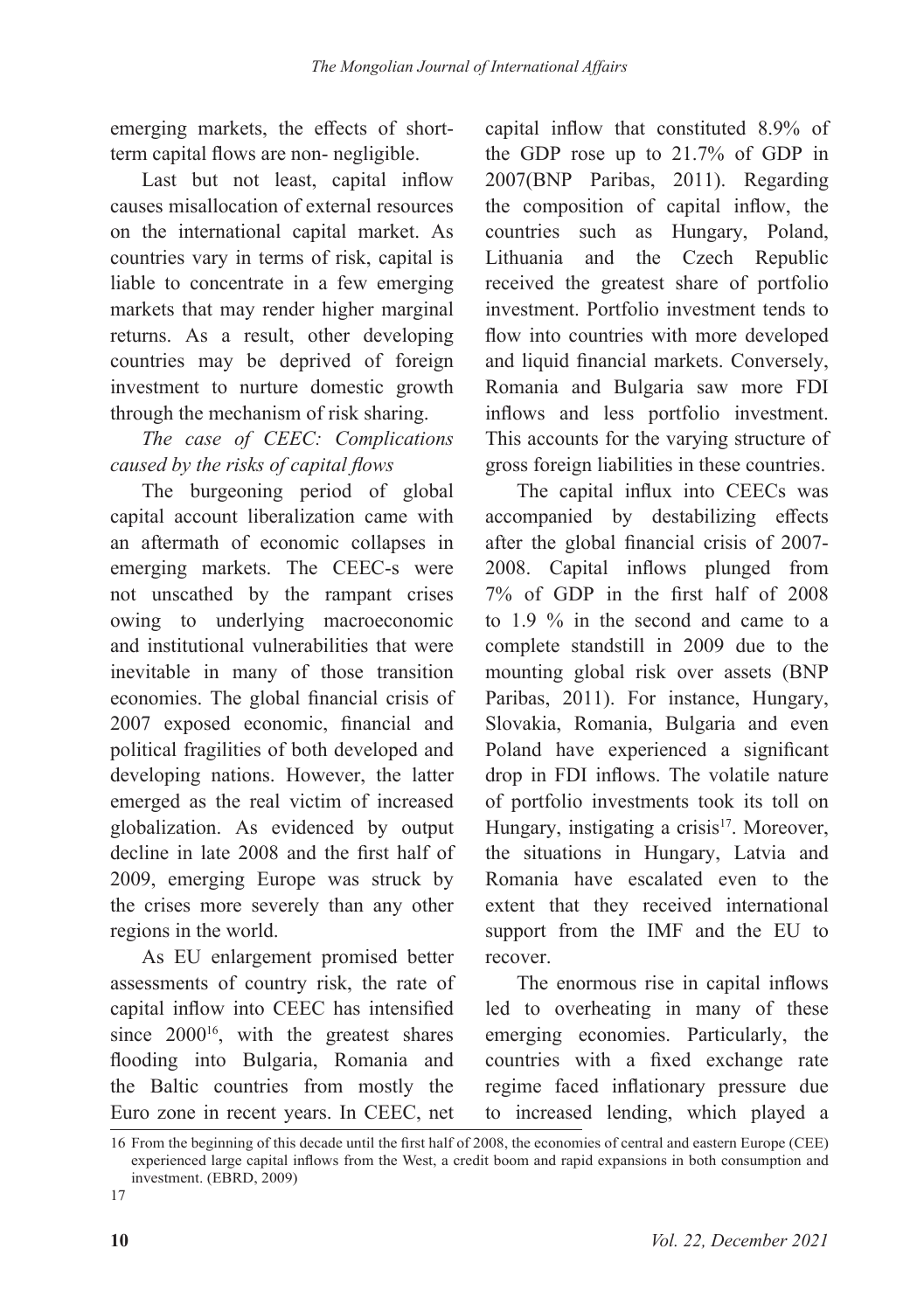crucial role in the formation of asset bubbles. For example, the inflation rate in Bulgaria rose up to 12% in 2008. The asset bubbles concentrated in the real estate markets of the Baltic countries, Poland and Bulgaria. The domestic demand and the welfare of the countries plummeted when the bubbles burst during the recessions.

## **Policy Implications**

The risks of increased capital inflows have been so colossal and detrimental that many economists have started questioning whether the drawbacks of financial integration outweigh its gains. While developed economies surmount financial distress and instability much better and faster, developing countries suffer prolonged recessions. Therefore, a number of policies to mitigate the risks arising from capital flows have been put forward.

Krugman (1998), Stiglitz (2000), and Tobin (2000) propose capital controls to reduce the volatility of capital influx. Developing countries are devoid of economic diversification and automatic stabilizers such as countercyclical fiscal policies to cope with increased fluctuations. Government interventions may be effective in

decreasing a large degree of risk taking and making countries more resilient to external shocks. Capital controls contain restrictions on capital inflows and restrictions on capital outflows. By restricting harmful short-term capital inflows, the influx of long-term productive capital such as FDI can be encouraged. Moreover, restrictions on capital outflows have also been effective to alter the capital structure beneficially.

Capital controls may also be ineffective when domestic and foreign capital had become difficult to distinguish as a result of increased financial integration. Therefore, better risk management should be enforced via improved domestic financial system. Arming with effective regulations and supervision within the financial sector is essential in avoiding financial crisis or its contagion effects. In this regard, excessive risk-taking should be discouraged when markets are vastly imperfect. Moreover, risk may be effectively managed by evading huge asset-liability mismatches and ensuring sufficient capitalization of banks and transparency of investors. As a result, countries will be more flexible to external shocks and be enabled to prevent a crisis through corrective measures in the event of shocks.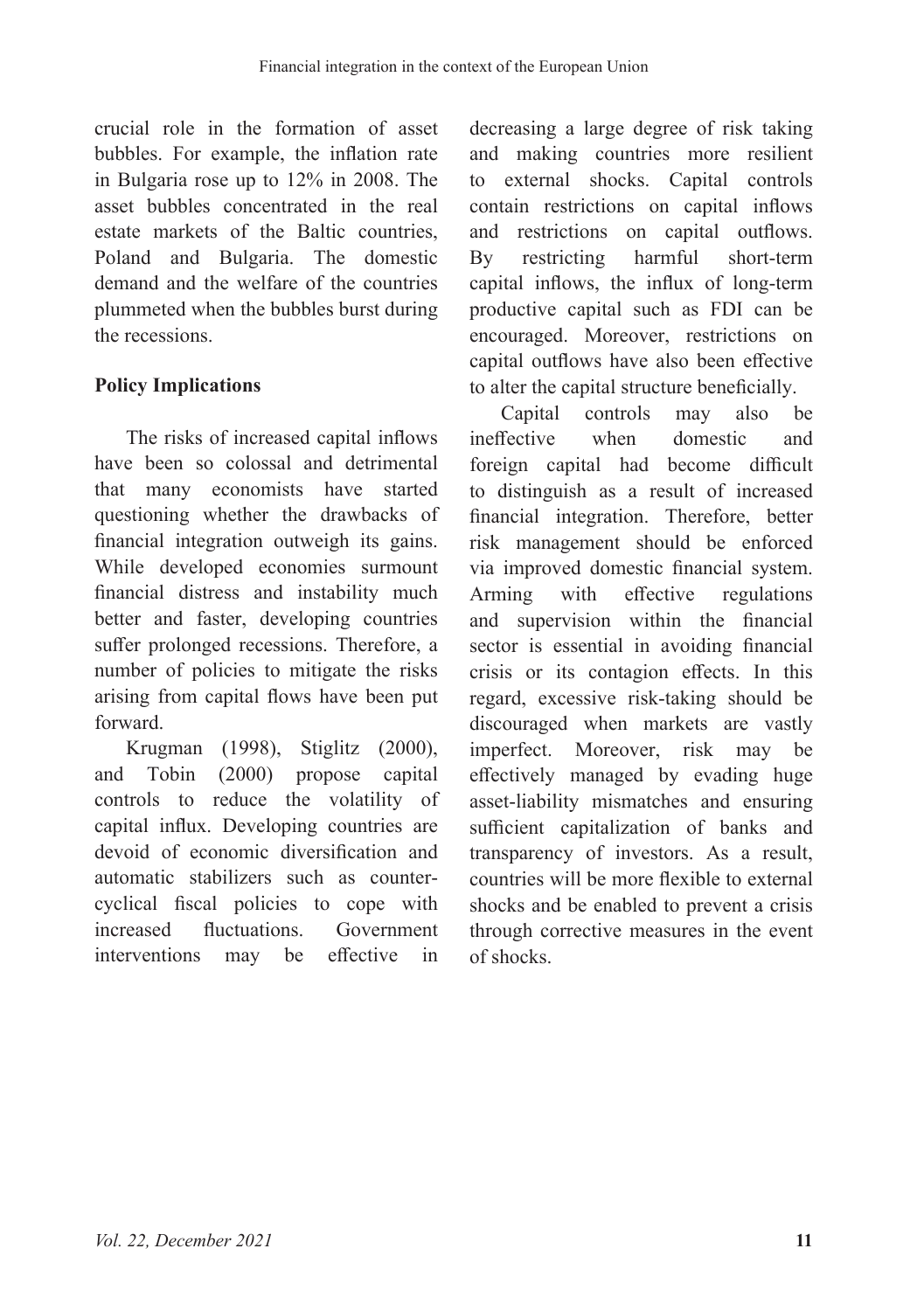## **Conclusion**

Amidst growing arguments weighing pros and cons of international financial integration, the article presents key benefits and risks of this phenomenon in the milieu of the European Union. The region is exceptional in the sense that currency risk is non- existent among EMU countries thanks to the creation of the euro.

Foremost benefits are realized via risk sharing, foreign bank entry and increased capital inflow to foster growth. *First*, EMU countries ensure output against idiosyncratic shocks and finance domestic investment via foreign savings. *Second*, transition economies have improved its financial system via foreign bank entry. *Third*, CEEC have experienced increased

capital inflows, particularly FDI, to spur growth.

Risks include crisis contagion and destabilizing volatility after vast liberalization. Due to lack of automatic stabilizers and well-functioning financial systems, negative effects of financial integration have been more disturbing to the emerging markets such as CEEC. Therefore, capital controls and risk management methods have been suggested as the principal tools to maximize benefits of financial integration at minimum risk. At last, I conclude that international financial integration can be beneficial in the long run if the risks are averted through stabilizing measures.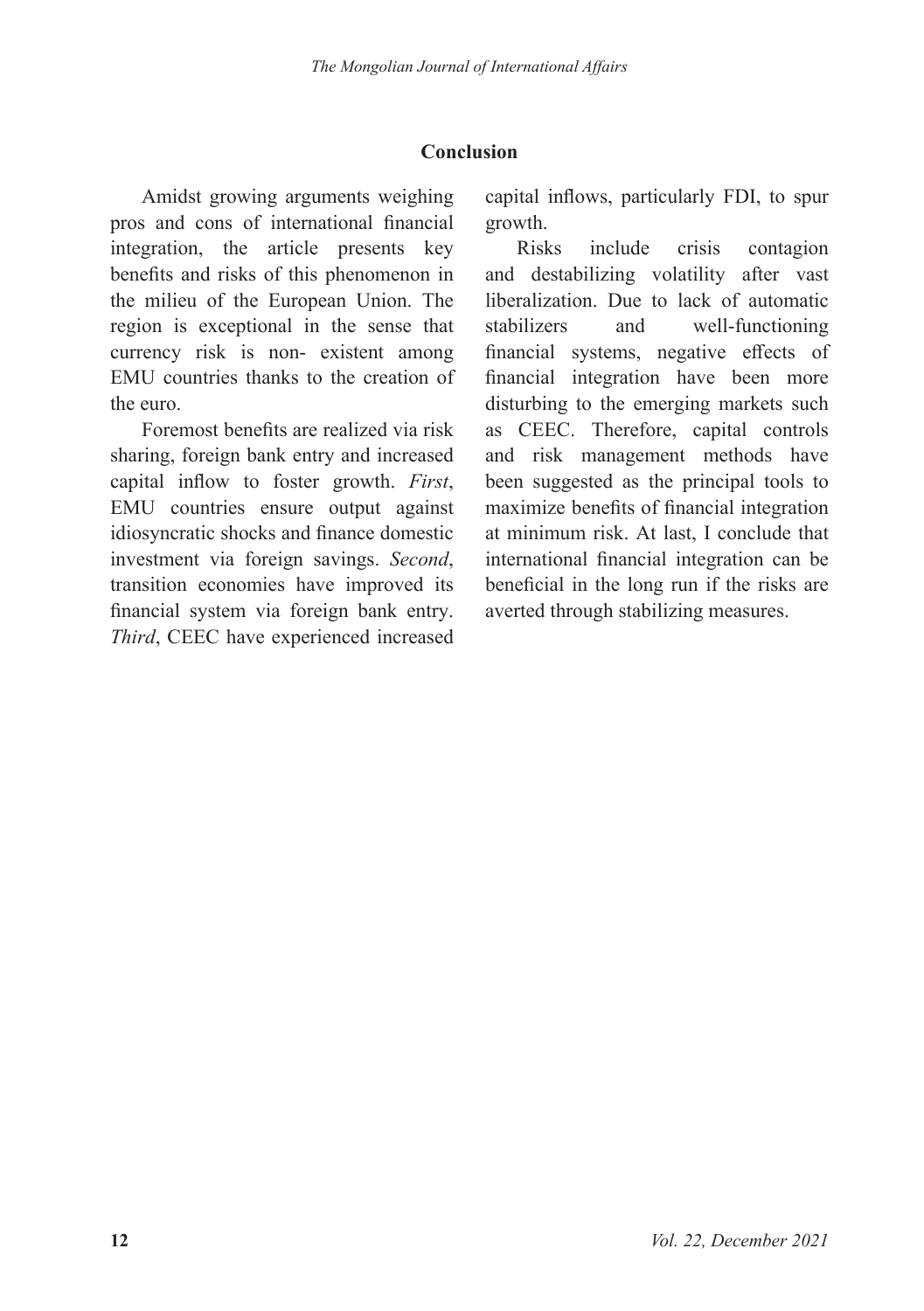#### **References**

- Asiedu, E. and Lien, D., (2004). Capital Controls and Foreign Direct Investment. *World development*, *32*(3), pp.479-490.
- Bekaert, G., Harvey, C.R. and Lundblad, C., (2005). Does Financial Liberalization Spur Growth?. *Journal of Financial economics*, *77*(1), pp.3-55.
- Berglöf, E., Korniyenko, Y. and Zettelmeyer, J., and Plekhanov, A(2009). Understanding the Crisis in Emerging Europe. *European Bank for Reconstruction and Development Working Paper No. 109.*
- Bevan, A.A. and Estrin, S., (2000). The Determinants of Foreign Direct Investment in Transition Economies.*Journal of comparative economics*, *32*(4), pp.775-787.
- Bogdan Bogdanov,(2014)Liberalised Capital Accounts and Volatility of *Capital Flows and Foreign Exchange Rates, European Economy, Economic Papers* 521
- Buch, C.M. and Piazolo, D., (2001). Capital and Trade Flows in Europe and the Impact of Enlargement. *Economic Systems*, *25*(3), pp.183-214.
- Claessens, S. and Kose, M.M.A., (2013). Financial Crises Explanations, Types, and Implications *International Monetary Fund*, (No. 13-28).
- Demyanyk, Yuliya S. and Ostergaard, Charlotte and Sørensen, Bent E., (2008) Risk Sharing and Portfolio Allocation in EMU. *Available at SSRN: https://ssrn.com/ abstract=1317692 or http://dx.doi.org/10.2139/ssrn.1317692*
- Dornbusch, R., Park, Y.C. and Claessens, S., (2000). Contagion: Understanding How It Spreads. *The World Bank Research Observer*, *15*(2), pp.177-197
- Edison, H.J., Levine, R., Ricci, L. and Sløk, T.,(2002). International Financial Integration and Economic Growth. *Journal of international money and finance*, *21*(6), pp.749-776.
- Fernandez-Arias, E. and Montiel, P.J., (1996). The Surge in Capital Inflows to Developing Countries: an Analytical Overview. *The World Bank Economic Review*, *10*(1), pp.51-77.
- de Guevara, J.F., Maudos, J. and Pérez, F., (2007). Integration and Competition in the European Financial Markets. *Journal of International Money and Finance*, *26*(1), pp.26-45.
- Kaminsky, G. and Schmukler, S., (2003). Short-run Pain, Long-run Gain: the Effects of Financial Liberalization. *National Bureau of Economic Research.*(No. w9787)
- Kaminsky, G.L. and Reinhart, C.M., (2000). On Crises, contagion, and confusion.

*Journal of International Economics*, *51*(1), pp.145-168.

- Kalemli-Ozcan, S., Sørensen, B.E. and Yosha, O., (2004). Asymmetric Shocks and Risk Sharing in a Monetary Union: Updated Evidence and Policy Implications for Europe. *CEPR Discussion Paper*No. 4463
- Lane, P.R. and Milesi-Ferretti, G.M., (2007). Capital Flows to Central and Eastern Europe. *Emerging markets review*, *8*(2), pp.106-123.